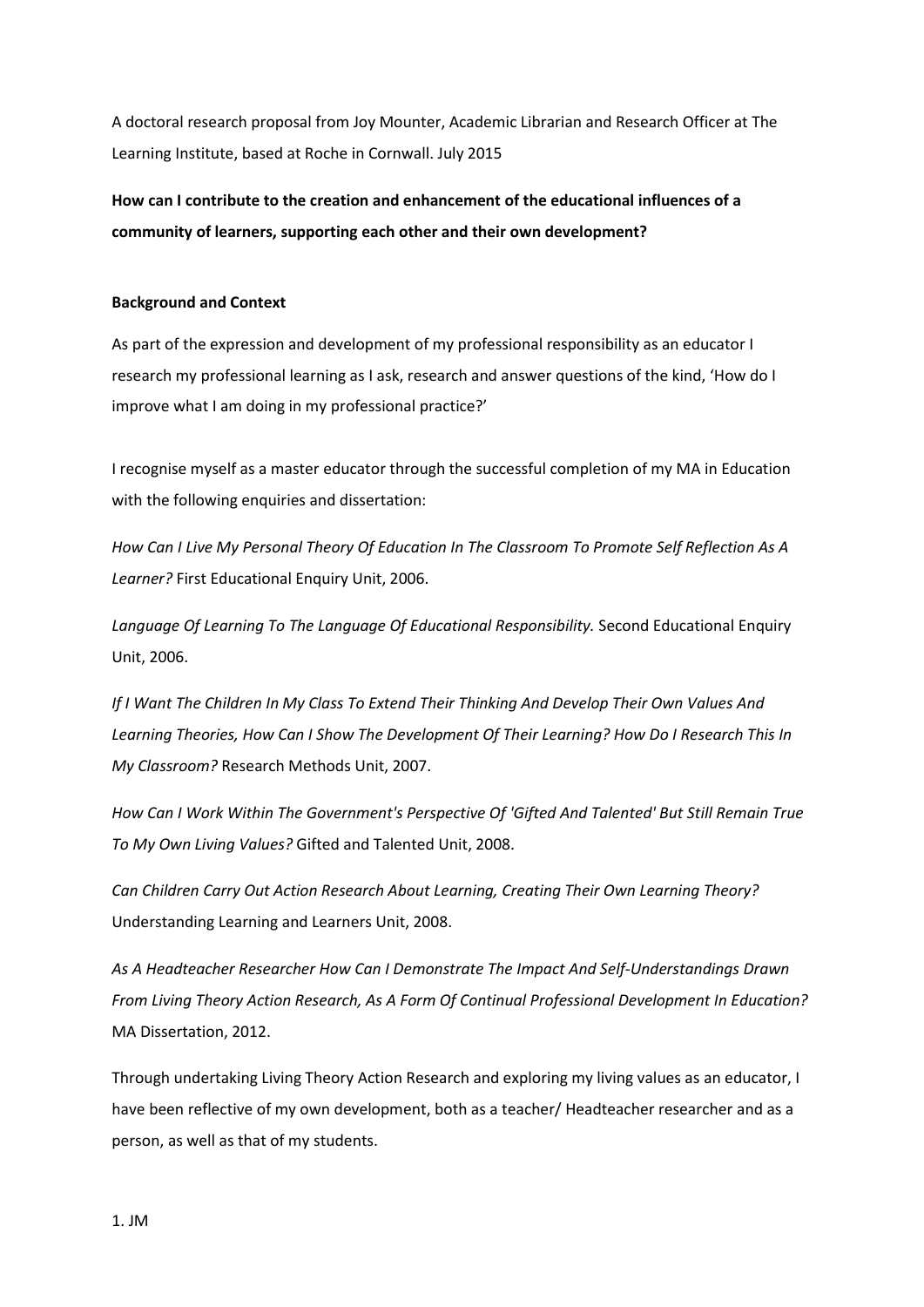Part of my role within The Learning Institute, is working with foundation degree, degree and Master' students, supporting their research and studies. As a learning community, The Learning Institute (TLI) has been built on foundations of clear and transparent values that permeate every aspect of the business and plans for the future. The commitment and heart of the founders of TLI, hold the tension of expanding to meet need and ensuring the integrity and values that have made TLI so successful, are at the heart of every decision and lived daily by all members of the team. Coming in with a research journey both behind and ahead of me, I find my footsteps falter and fall into step with TLI.

In TLI I find myself being drawn by the values lived and the integrity of building and enriching communities, so near to my own heart. Living my values as a researcher educator is vitally important to me and our paths (TLI and my own) have crossed at this point in TLI's expansion and my own reflective pause. The beginning of my doctoral journey, my change in role and age group I am working with, combined with our shared passion for researching communities and heartfelt values, draw my enthusiasm, energy and commitment.

I now wish to continue my professional development and contributions to the professional knowledge-base of education through a doctoral enquiry. Having moved on from my Headship of a primary school, I am now in the role of Academic Librarian and Research Officer. This self-study enquiry is focused on my question, 'How can I contribute to the creation and enhancement of the educational influences of a community of learners, supporting each other and their own development?

The Living Theory approach to this question draws on my research from my Masters enquiry: 'How Can I Demonstrate The Impact And Self-Understandings Drawn From Living Theory Action Research, As A Form Of Continual Professional Development In Education?'

There was no requirement in the Masters programme to make an original contribution to educational knowledge. However, in fulfilling the requirements of a doctoral research programme I must make an original contribution. This will focus on the nature of the explanatory principles that I use to explain my educational influence in a community of learners. The explanatory principles draw on Laidlaw's (1996) insight about the living nature of both the explanatory principles and the living standards of judgment that can be used to evaluate the validity of the original contribution to educational knowledge.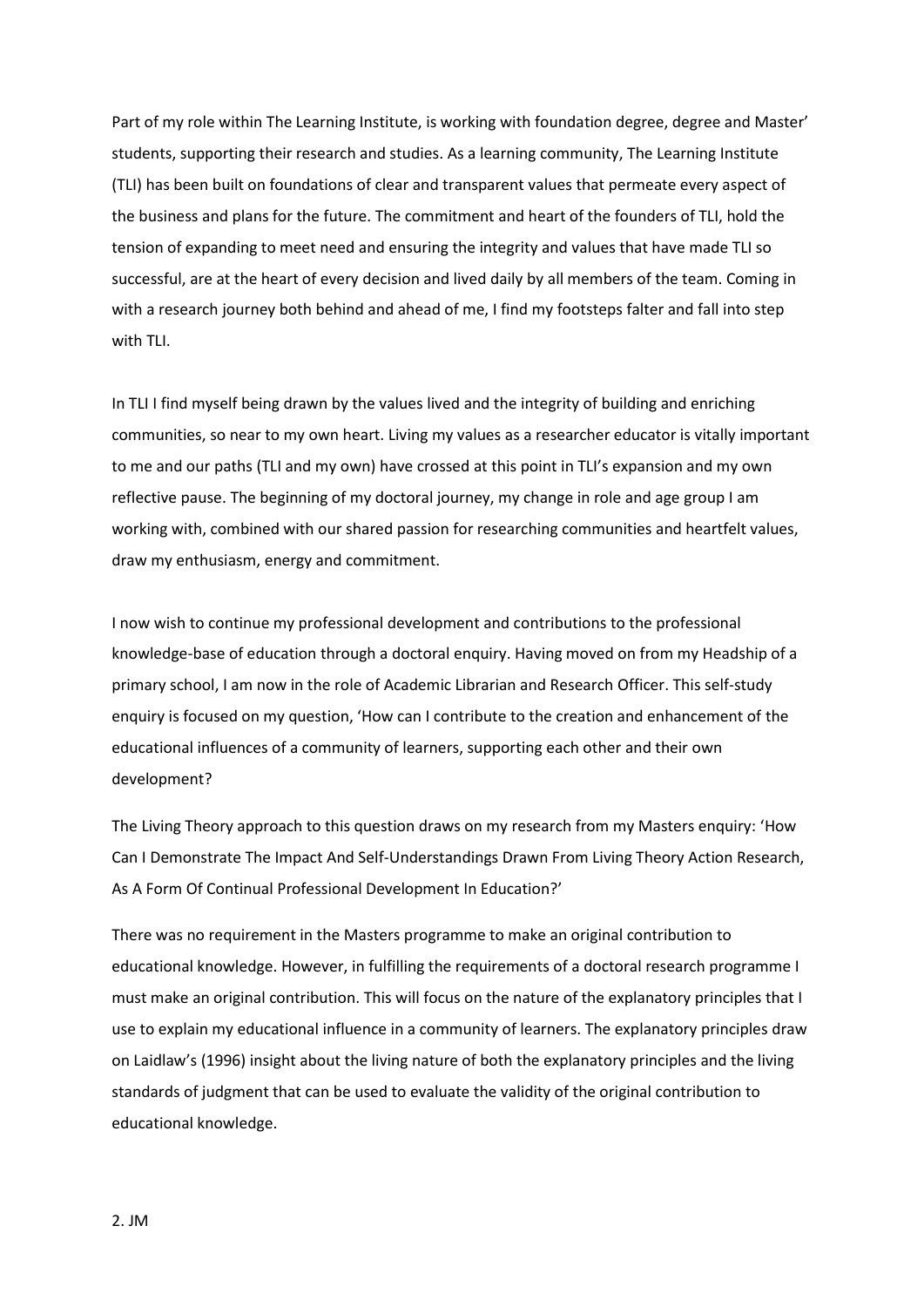My current role will develop into the research arm of TLI, as the permanent Academic Librarian returns in January. My remit will involve working on Educational/ Social research projects, liaising with our partner NFER (National Federation for Educational Research) and developing research based programs to support schools. I will work closely with two other colleagues, who are responsible for School Improvement and Initial Teacher Training. TLI are also setting up a Multi-Academy Trust called 'Cornerstone', which will be built on four, key Cornerstones.

- 1. TLI as a School Improvement provider
- 2. Research
- 3. Building Learning Power
- 4. Chosen as a strength by the joining school to share expertise.

#### **Introduction**

This is my attempt to research, develop and offer a defining exploration of building a Research Learning Community for professionals and students. This will be the change I want to see in education, underpinned by a reflection of the growth and any change to our living ontological values.

For many years I read and had training regarding children understanding themselves as learners, Thinking Actively in a Social Context (TASC) by Belle Wallace and Building Learning Power by Guy Claxton, are just two examples. I am also influenced by Gibb (2015) on the necessity of building character in students for the future.

Reviews of Continuing Professional Development (CPD) are also beginning to appear in many journals and on line, a move away from the 'Sage on the Stage' to teachers researching their own practice. This can be seen in the recent work of the National Foundation for Educational Research (NFER), who have recently developed a Research Assessment Toolkit and Research Mark for Schools (http://www.nfer.ac.uk/index.cfm).

As part of my research journey through my Master's degree and now into my Doctorate, I have developed my own ontological values as a Teacher Researcher and as a Headteacher Researcher, offering my reflections and research as a gift. I am drawn to the writing of Michael Onyebuchi Eze (2010, pp. 190-191), exploring our humanity and the dynamic relationships of growth between us. This idea reflects my work with the children, and the values at TLI of supporting communities and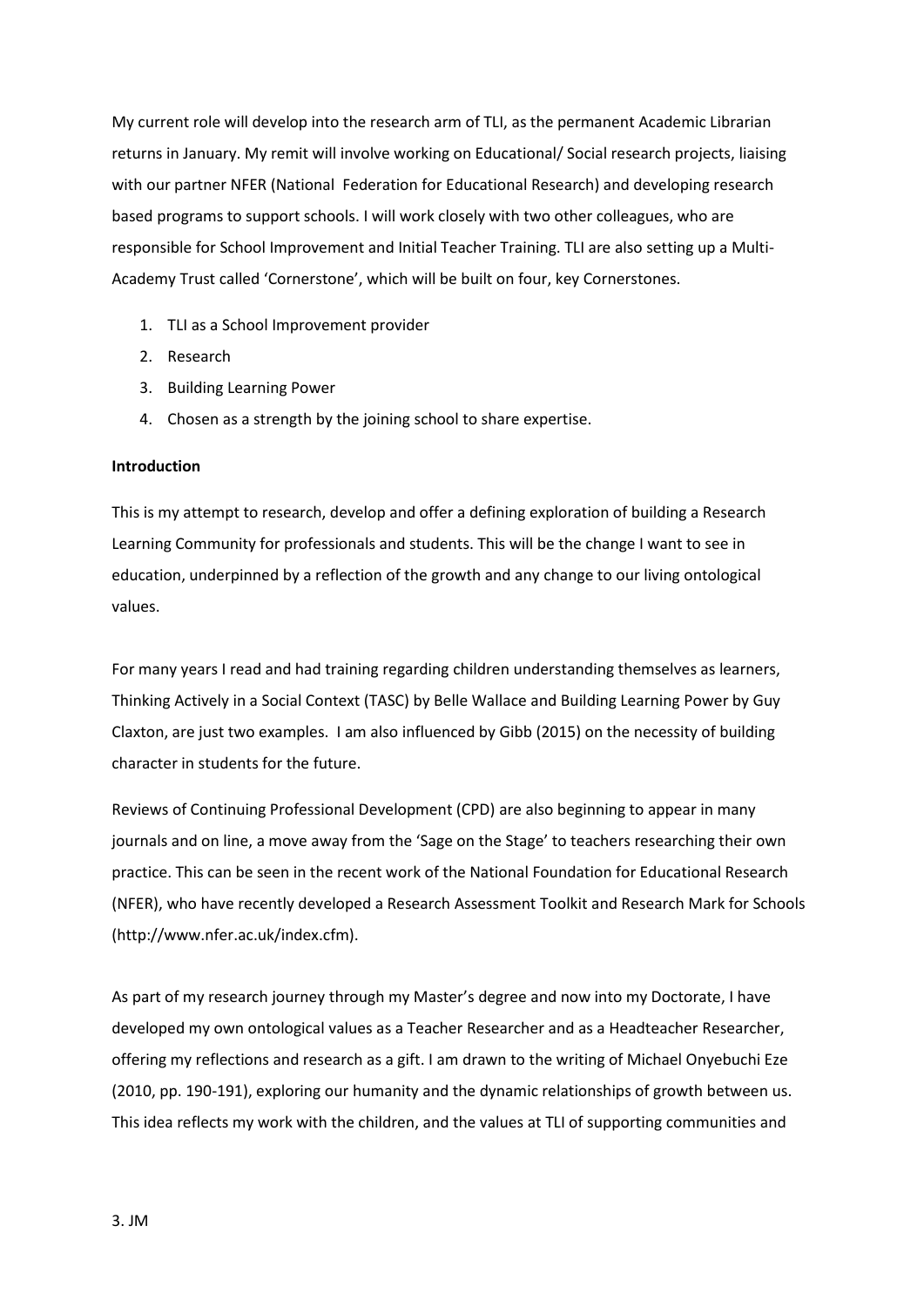offering ourselves, our learning as gifts and openly creating bonds of 'Nurturing Responsiveness' (Mounter, 2012) and networks of learning.

The Learning Institute and I both have ontological values that are important to us and we live as fully as possible. It is this blend of merging these ontological values that has given me the opportunity to explore further through my doctorate, how to create and maintain energy in a research community.

## My 'I' question is:

How can **I** contribute to the creation and enhancement of the educational influences of a community of learners, supporting each other and their own development?

To enable myself to make this contribution I will need to work with others in creating a community of learners, supporting each other and our own shared development – hence the importance of 'we' in the following research questions:

# **Key Research Questions:**

- 1. How can I/ we create a dynamic community of researchers, supporting each other and their own development (student and staff)?
- 2. How can I/ we draw others into, and widen our research community?
- 3. How can I/ we maintain our momentum as a research community and share our gifts?
- 4. As a diverse and evolving community, how can we maintain and strengthen the values, ethos and ethics that are at the heart of The Learning Institute?

### **Methodology and Methods**

Drawing on the work of Hutchinson (1998, p 373-379*)* about the*: '…*empowering nature of research which takes the form of action research…*'* I will use a Living Theory Action Research (Whitehead,1989) methodology to demonstrate the transformational nature of my research on my practice and my living values, as I ask 'How do I improve my practice?' (Whitehead 1989).

I have examined the research of Cohen & Manion (1994, p.6) who describe education research to be 'a systematic and scholarly application of the principles of a science of behaviour to the problems of people within their social context'. This provides a scientific approach, quantitative data, and an objective means of validating your findings, but this is not suitable for my research question, where I am not an objective observer, but an influential participant. The subject matter of this enquiry requires a reflective approach, video evidence and qualitative data. The changes in Continual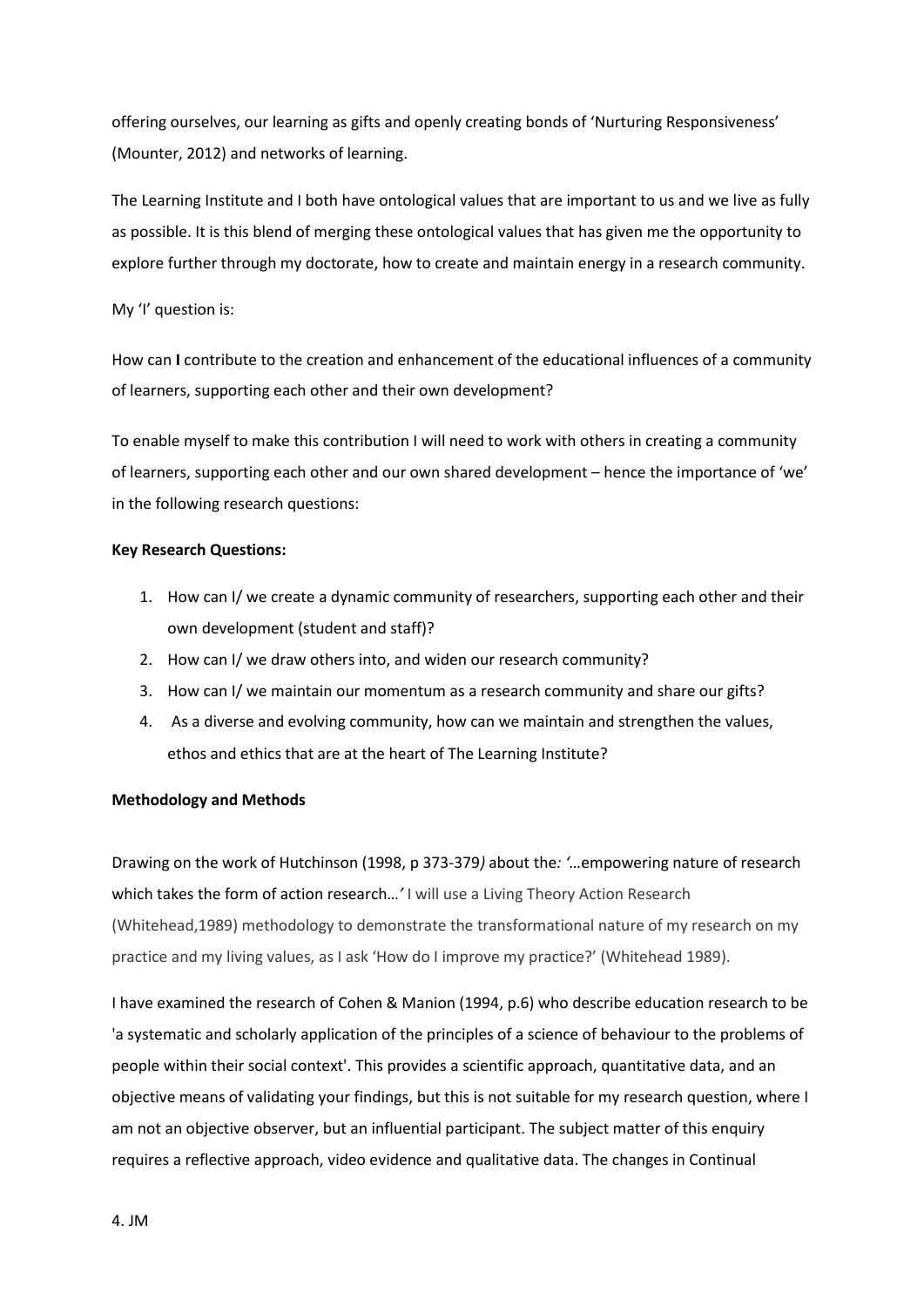Professional Development (CPD), developing educational values as a research community network and examining my educational influences will not fit this scientific framework.

The action research approach I am going to use can cause issues of validity and questions of rigour. In submitting my account for 'validation' I will draw on Habermas (1976, pp 2-3) to strengthen the comprehensibility, truth of the propositional context, understanding of the normative background of my writings and authenticity of my accounts.

To demonstrate clearly the rigour and validity of my educational research and how I influence the learning/ research of others and communicate with the wider academic community, I will draw on the work on rigour in action research by Winter (1989)

I will also draw on the writings of Dadds and Hart (2001) on methodological inventiveness.

The cycles of questioning, reflection and being part of the research in Living Theory Action Research (Whitehead, 1989), link my experiences as a visual and personal reflection of emerging possibilities, clarifying and demonstrating the transformation of my ontological values and the impact on my practise and of those around me. This will provide an in-depth perspective on my role within the creation of a self-maintaining research community.

Through this action research I am planning to make an original contribution to the Academy, exploring the dynamics of creating an action research, living community, embracing and nurturing their ontological living values, in their daily lives and practise.

As a community of researchers, involving children and adult researchers I will draw on Toffler, 2006, 'Teachers become coaches – encouraging the children to open up questions for research for themselves.'

As the organisation of a thesis is designed to explain the research and hold the reader in a place of understanding and exploration, I will link to Whitehead (2005) combining the methodology of my thesis with the narrative of a community of researchers at the heart of my question. I will use narrative methods (Clandinin & Connelly, 1990) to demonstrate the qualitative data, as well as multimedia techniques (Whitehead & Huxtable, 2014). Incorporating voice and film reflections, poems, drawings and anecdotes from child researchers, school leaders and teaching staff. It will also include photographs taken from the web site and work in schools. I will weave through the study my in depth, personal diary notes and comments, reflecting on my role as I explain my educational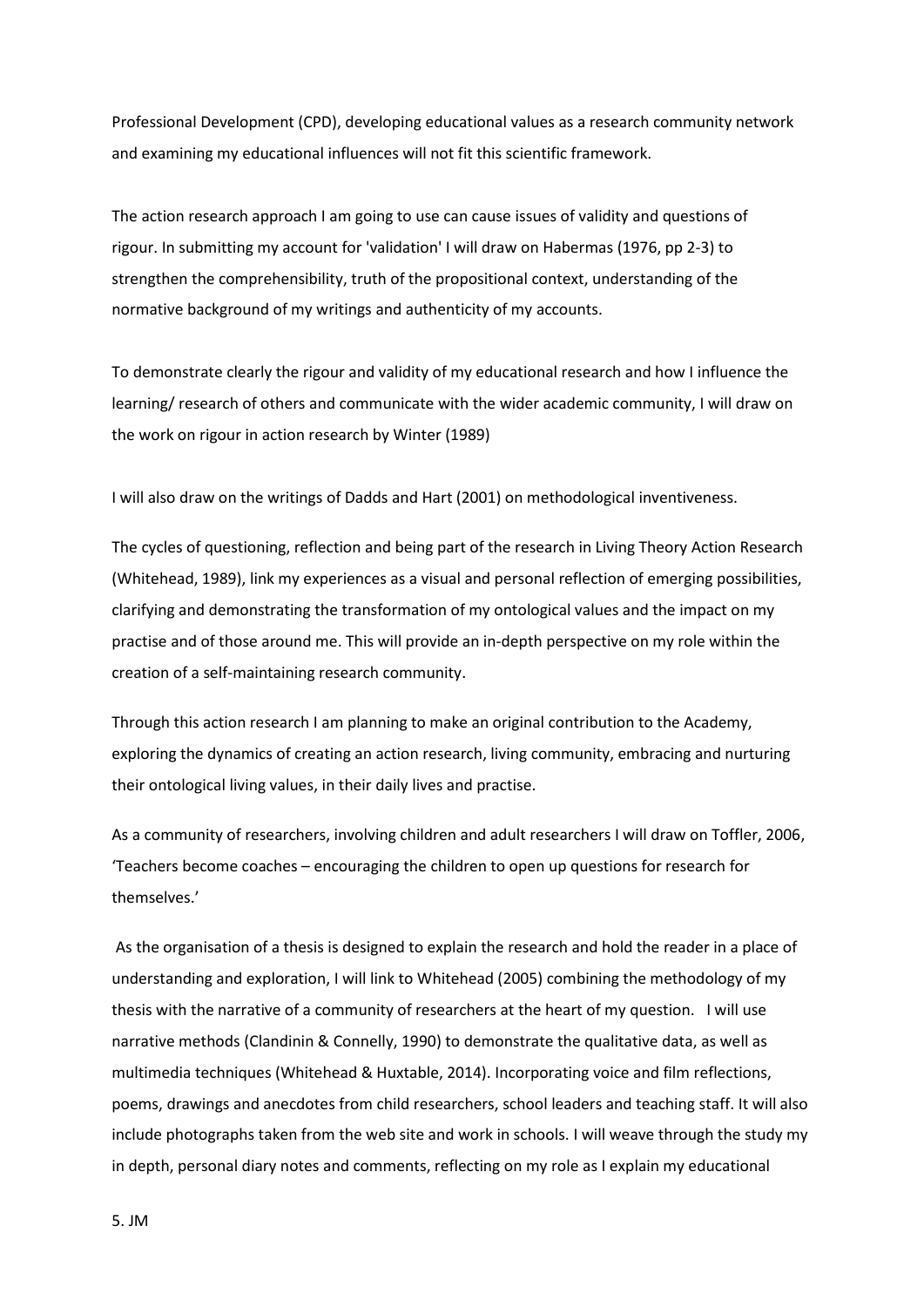influence. This research project will be a longitudinal study over two years, looking at growing an online presence to support the researchers and grow connections locally, nationally and internationally, to make a positive and on-going contribution beyond the life of the project in a living legacy (Forester, 2015)

My methods for clarifying and communicating the meanings of my embodied values will include the process of 'empathetic resonance' (Huxtable, 2009) in which digital, visual data of my practice is included in my claims to have clarified my values. These claims, as well as the validity of my explanations of influence are strengthened through the use of validation groups of some 3-8 peers who subject my reports, at least once every three months, to the following questions derived from Habermas's (1976, pp.2-3) criteria for social validity:

How can I enhance the comprehensibility of my account?

How can I strengthen the evidence I use to justify the claim that I make?

How can I deepen and extend my understandings of the sociohistorical and sociocultural influences in my practice and understanding?

How can I enhance the authenticity of my account in showing that I am living as fully as possible the values I claim to hold?

The initial part of the research will focus on four aspects:

- 1. To set up a on line presence to reflect the work of the researchers in the project and share learning, as well as to link with other researchers/ groups locally. As the research moves into the main focus, this will broaden nationally and inter-nationally.
- 2. Develop initial materials to engage and support school research groups for leaders, students and teachers. Project outline.
- 3. Forge links with local school leaders interested in taking part in the research. At this point limit the number of schools taking part to trial research project.
- 4. Share the project outline with staff and governors of the schools.

#### Main Study:

- a. Widen the project to broaden the reach to schools.
- b. Develop the on line reflection and materials from the project.
- c. Use Social Media to maintain momentum of researchers.
- d. Draw in professional CPD training for all staff as researchers.

6. JM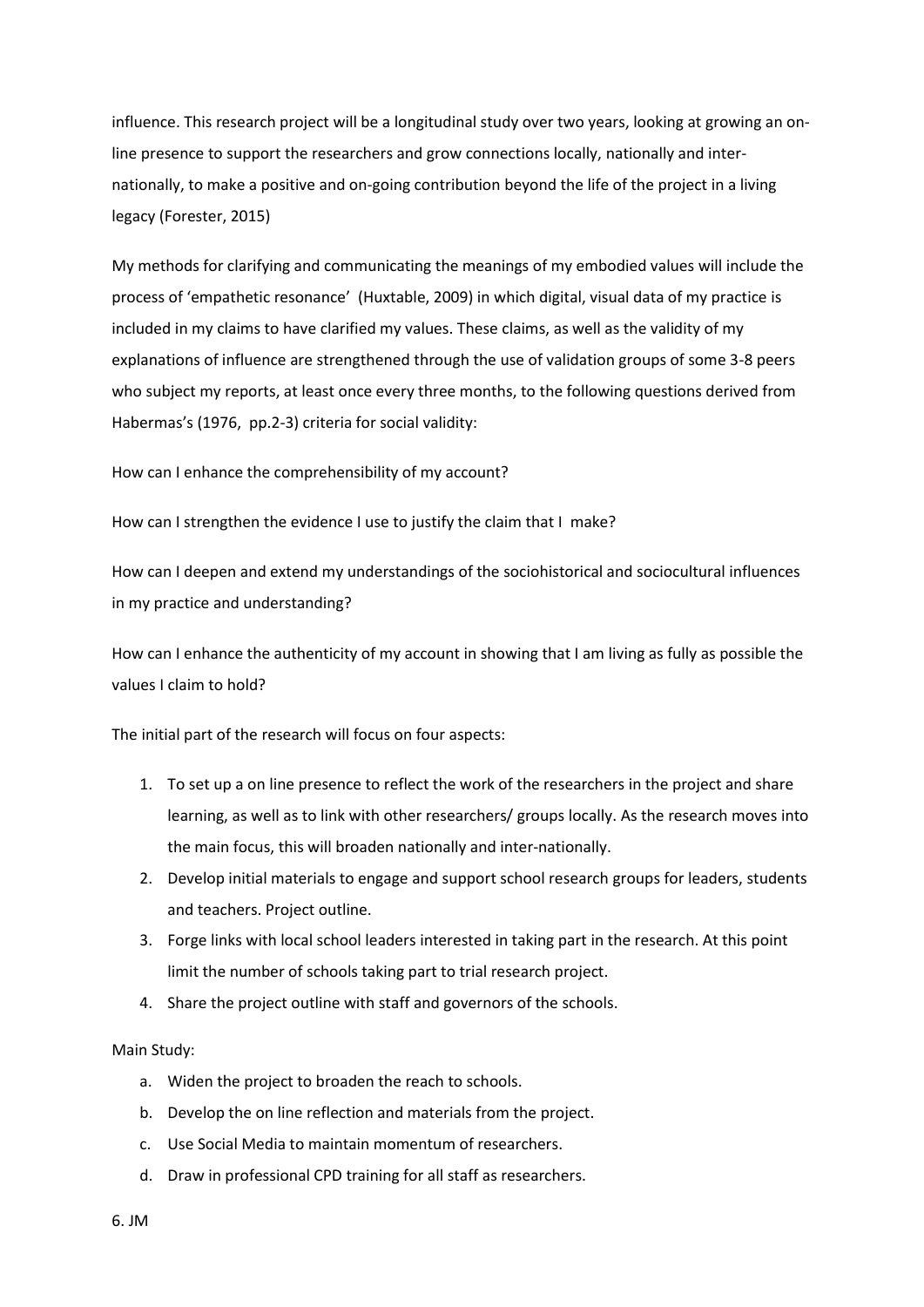# **Outline Organisation, although this is likely to change due to the process of Living Theory Action Research**

Chapter One – Methodology Chapter Two – Background Chapter Three – Research Community Network Chapter Four – CPD - Staff Chapter Five – Young Researchers/ Learners (exploration of learner to researcher) Chapter Six – On line Facilitation Conclusion Bibliography

This process of Action Research has emphasised the need for continually regenerating and exploring our living educational values. It has emphasised the importance of rigour and validity in the explanations of learning. If we want to validate and demonstrate how our living values enhance the quality of educational knowledge, we need to show the living standards we have used to judge the impact and influences of our values. In doing this I will use to Connelly's and Clandinin's (1990, p. 7) insight regarding validity criteria for narrative inquiry.

Joy Mounter

27<sup>th</sup> July 2015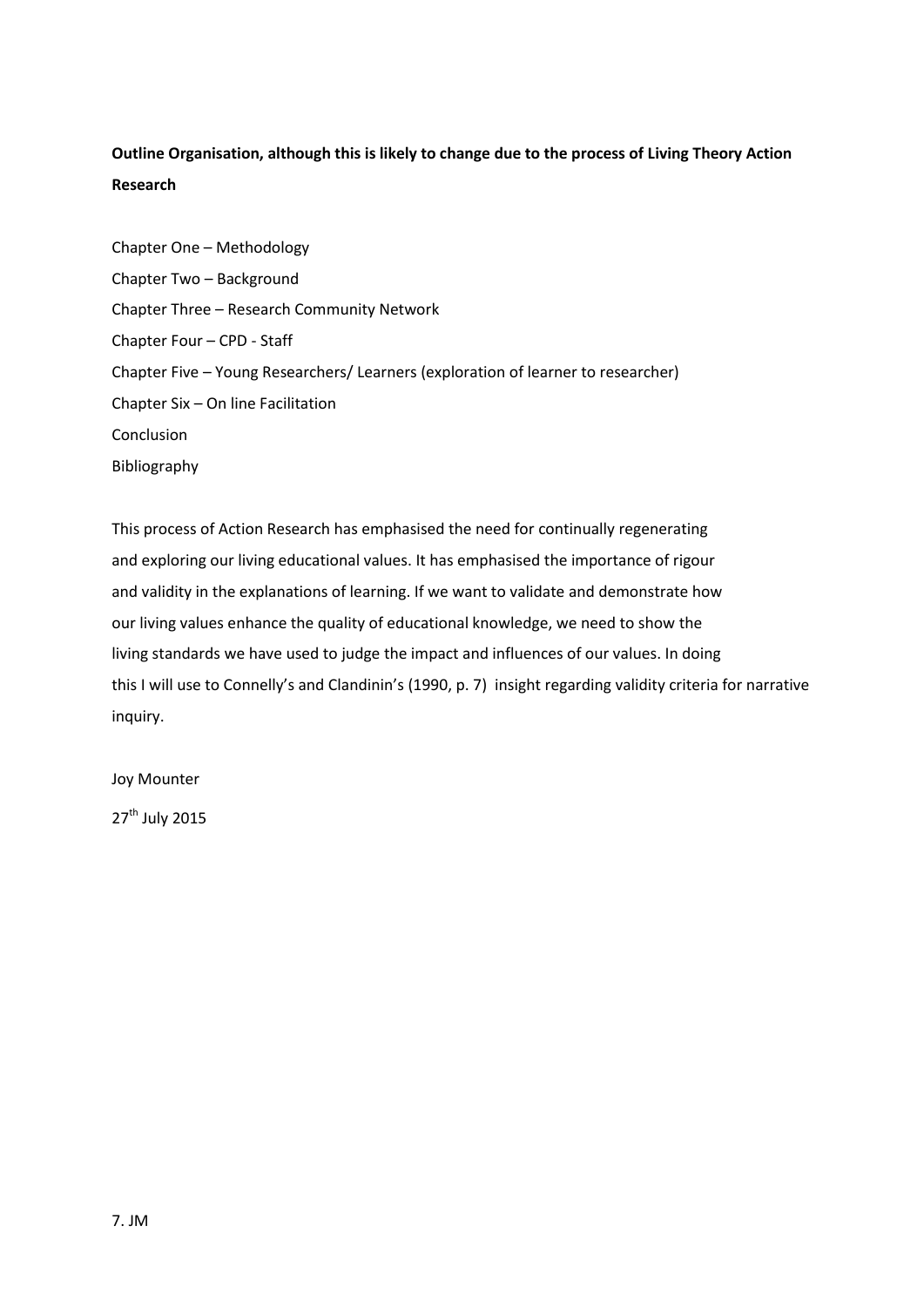# **Bibliography**

Claxton, G. (2002) *Building Learning Power: Helping Young People Become Better Learners.* London, TLO.

Cohen, L., Manion, L. (1994). *Research Methods in Education*. 4<sup>th</sup> edition. London, Routledge

Connelly, F.M., Clandinin, J. (1990) Stories of experience and narrative inquiry. *Educational Researcher*, Vol. No.5,p. 2-14.

Dadds, M., Hart, S. (2001) *Doing Practitioner Research Differently*. London, RoutledgeFalmer.

Eze, M.O. (2010*) Intellectual History in Contemporary South Africa*. New York, Palgrave Macmillan.

Forester, C. (2015) Living Legacies: Valuing Lives of Service: How can educational influence continue beyond classroom practice and sustain a sense of value, purpose and meaning for mature practitioners within a culture which privileges the external world over the internal? Ed. D. Thesis, Liverpool Hope University. Retrieved 16 September 2015 from <http://www.actionresearch.net/writings/foresteredd/catherineedd.pdf>

Gibb, N. (2015) *The Purpose of Education.* [Online] Education Reform Summit, London, 9th July 2015. Available from: http://www. gov.uk/government/speeches/the-purpose-of-education [Accessed 12<sup>th</sup> July 2015].

Habermas, J. (1976) *Communication and the evolution of society*. London, Heinemann.

Hutchinson, B. (1998) Learning Action Research and Managing Educational Change - Improvement in Careers Education: A Case Study of Managerialism in Action? *Educational Management and Administration*, Vol 26. p373-379

Huxtable, M. (2009) Conversation with Joy Mounter,  $9<sup>th</sup>$  October.

Huxtable, M. (2009) How do we contribute to an educational knowledge base? A response to Whitehead and a challenge to BERJ. *Research Intelligence*, 107, 25-26. Retrieved 11 January 2008 from <http://www.actionresearch.net/writings/huxtable/mh2009beraRI107.pdf>

Laidlaw, M. (1996) *How can I create my own living educational theory as I offer you an account of my educational development?* Ph.D. University of Bath. Available from <http://www.actionresearch.net/living/moira2.shtml> [Accessed 14th July 2015].

*Mounter,J. (2006) How Can I Live My Personal Theory Of Education In The Classroom To Promote Self Reflection As A Learner?* MA First Educational Enquiry Unit. University of Bath. Available from: <http://www.actionresearch.net/living/moira2.shtml> [Accessed 11th July 2015].

*Mounter, J. (2006) Language Of Learning To The Language Of Educational Responsibility.* MA Second Enquiry Unit. Bath University. Available from:

<http://www.actionresearch.net/writings/tuesdayma/joymounteree207.pdf> [Accessed 10th July 2015].